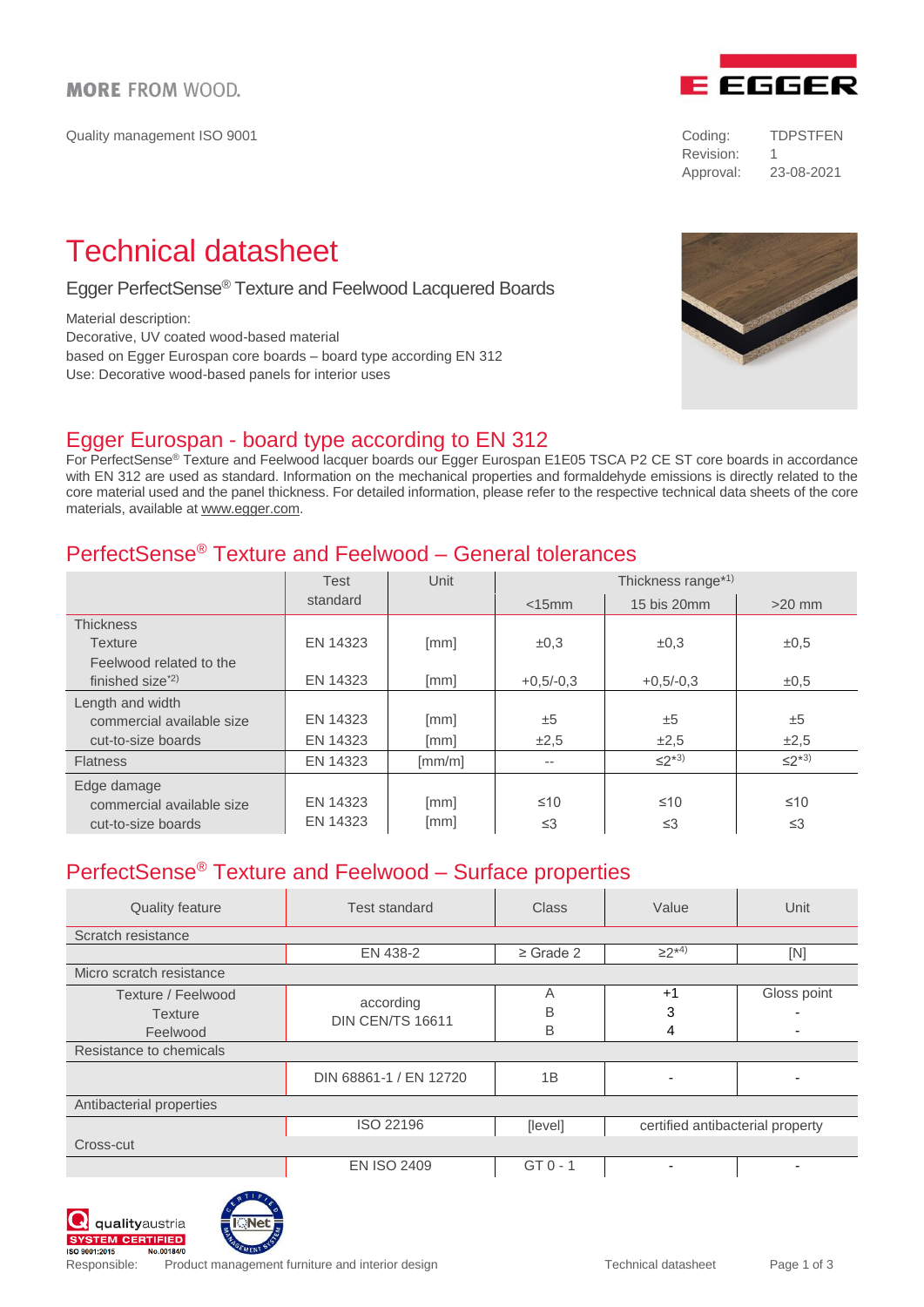#### **MORE FROM WOOD.**

Quality management ISO 9001 Coding: TDPSTFEN



Revision: 1 Approval: 23-08-2021

| Gloss level                                                                                                                                   |                                                         |                                                                           |                |             |
|-----------------------------------------------------------------------------------------------------------------------------------------------|---------------------------------------------------------|---------------------------------------------------------------------------|----------------|-------------|
|                                                                                                                                               | <b>EN ISO 2813</b>                                      | $60^\circ$                                                                | $3 \pm 2$      | GU          |
| Steam resistance                                                                                                                              |                                                         |                                                                           |                |             |
|                                                                                                                                               | EN438-2                                                 | $\geq$ Grade 5                                                            | $\blacksquare$ |             |
| Resistance to dry heat                                                                                                                        |                                                         |                                                                           |                |             |
|                                                                                                                                               | EN 438-2                                                | $\geq$ Grade 4                                                            | 140            | $^{\circ}C$ |
| Resistance to wet heat                                                                                                                        |                                                         |                                                                           |                |             |
|                                                                                                                                               | EN 438-2                                                | $\geq$ Grade 4                                                            | 100            | $^{\circ}C$ |
| Light fastness                                                                                                                                |                                                         |                                                                           |                |             |
|                                                                                                                                               | EN 438-2                                                | Grey scale 4                                                              |                |             |
| Wet climate resistance <sup>5)</sup>                                                                                                          |                                                         |                                                                           |                |             |
| Climate 40 ± 2 °C; relative humidity 85 ±<br>5%; duration 14 days                                                                             | No gap forming or edge breaking<br>AMK-MB-005, module 2 |                                                                           |                |             |
| Alternating climate resistance <sup>5)</sup>                                                                                                  |                                                         |                                                                           |                |             |
| 10 cycles: 1h Climate -20 $\pm$ 2 °C; 3h<br>Climate -20 $\pm$ 2 °C / humidity 85 $\pm$ 5%; 3h<br>Climate 60 $\pm$ 2 °C / humidity 55 $\pm$ 5% | AMK-MB-005, module 3                                    | No surface cracking, no discoloration, no gap forming<br>or edge breaking |                |             |
| Surface defects according to AMK-MB-009                                                                                                       |                                                         |                                                                           |                |             |
| On an even surface, defects must not appear at a distance of 0.7 meters. Where surfaces without any<br>$777\%$                                |                                                         |                                                                           |                |             |

defects cannot be realized, small flaws and irregularities in the surface are admissible. Surface defects are only those defects, which are greater than 1.0mm<sup>2</sup> and recognized when examining the surface at a distance of 0.7meters and an angle of view of about 30°. The defined maximum is 1 defect/m².



The following framework conditions apply:

- Viewing distance: 700 mm
- Lighting intensity: 1000 2000 lx
- Inclination angle: 30° to the vertical
- Type of light (daylight, color temperature) D 65: 6500 K
- Viewing duration: max. 20 seconds

 $1)$  relative to the nominal value

- <sup>2)</sup> The finished dimension is the final thickness of the sheet including the coating on the top and bottom side without protective film.
- 3) only with balanced construction of surfaces
- $4)$  with ≥ 90 % continuous and clearly visible double circles as scratch marks in N
- <sup>5)</sup> refers to the component test with matching Egger edge band (PU-glued)

## General notes

Careful inspection of incoming goods is an essential part of proper order processing and is included in the EGGER Group's payment and delivery terms. Egger recommends that this inspection is carried out using general statistical processes. PerfectSense lacquered boards must be transported and stored with care. It is expedient to store the boards lying down on a flat, level and dry ground, with a cover board in a closed building. The max. stacking height is 1.5m (4 packages). The room climate should correspond to a temperature range of 10°C to 50°C and a relative humidity of 65%. In case of deviating conditions, it is recommended to pack the products separately to ensure stable quality. Before installation, it is recommended to condition the product to the expected climate of use. For further information, please visit www.egger.com.

Note: PerfectSense lacquered boards protective film must be removed immediately after processing, but no later than 5 months after delivery to ensure residue-free removal of the film can. Foiled products shall not be exposed to direct sunlight (UV radiation).